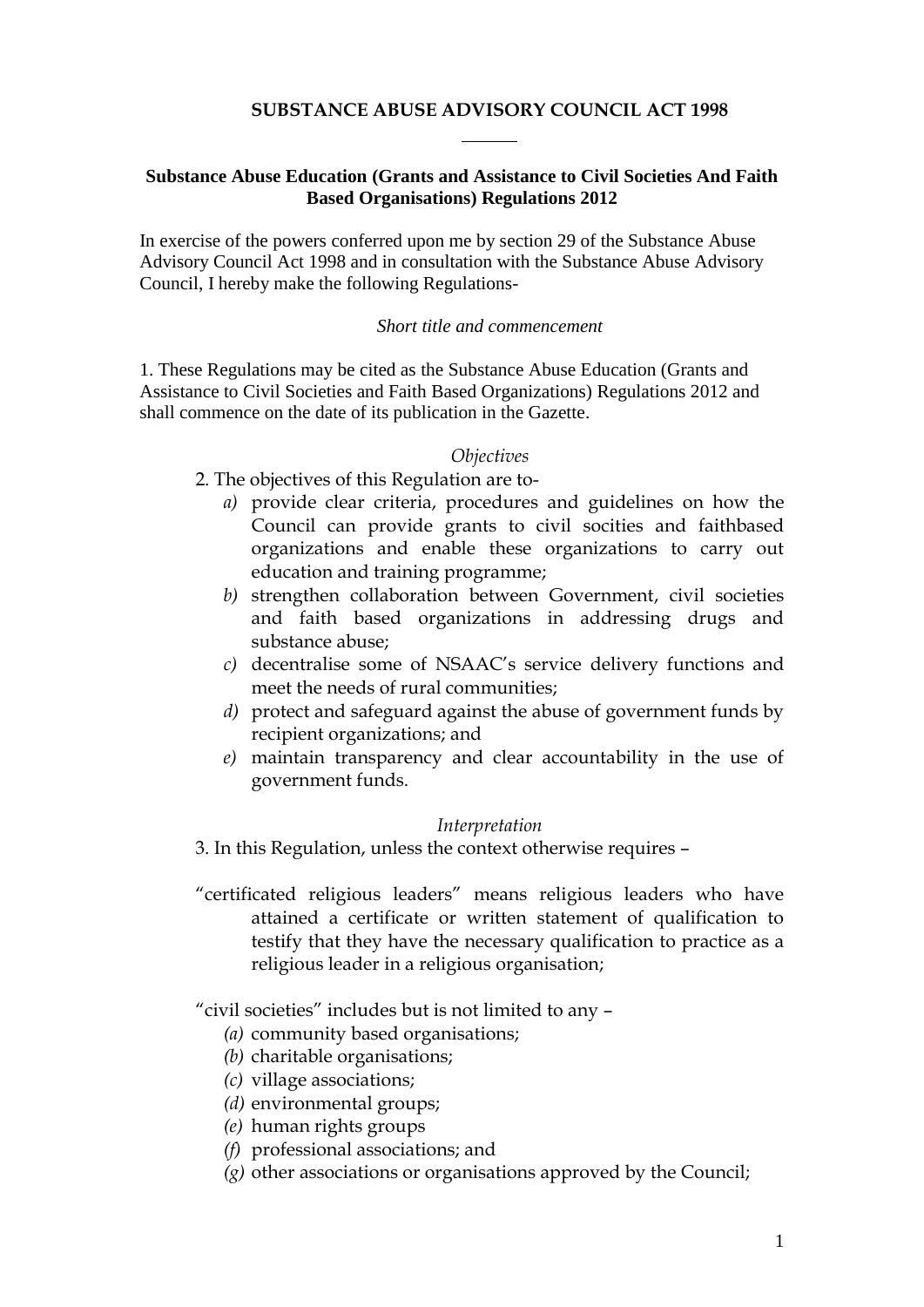- "Council" means the Substance Abuse Advisory Council as established by section 3 of the Substance Abuse Advisory Council Act 1998;
- "controlling authority" means the body or organisations registered under the Charitable Trust Act (Cap.67) or the Religious Bodies Registration Act (Cap.68) having overall command or control check, direct or oversee the operations of other affiliated bodies or organisations under it;
- "faith based organisations" any organisation or association based on a religious beliefs whose controlling authority is registered under the Religious Bodies Registration Act (Cap.68);

## *Method of application*

4. – (1)Any civil society or faith based organisation may apply to the Council for a substance abuse education grant or assistance under these Regulations.

(2) All application for substance abuse education grants must be made to the Council on the prescribed forms set out in Schedule 1.

### *Eligibility for grants, civil societies and faith based organisations*

 $5. - (1)$  The Council may, in its discretion, make grants to civil societies and faith based organizations for the conduct of preventative programmes relating to alcohol, drug and substance abuse to members of the communities.

(2) Where a civil society, faith based organisation or its controlling authority eligible for a grant under subsection (1) has been registered under the Charitable Trusts Act (Cap.67) or Religious Bodies Registration Act (Cap. 68), the Council may make provision for the grant to cater for all or any of the following forms of assistance —

- *(a)* the assistance towards the cost of workshops, training and awareness programmes and related matters;
- *(b)* the assistance towards the payment of allowances of volunteers and certificated religious leaders engaged by the organization or its controlling authority and who have attained relevant qualifications from any recognized tertiary institutions;
- *(c)* the issue of office equipment designed to facilitate the conduct of drug awareness and training program in the communities;
- *(d)* the issue of books and other educational materials and equipment; and
- *(e)* such other forms of assistance as may from time to time be deemed desirable by the Council

#### *Conditions may be imposed*

6. In granting any form of assistance under the provisions of these Regulations, the Council may impose such terms and conditions as it considers necessary in the circumstances on faith based organisations and civil societies who are the recipients of such assistance.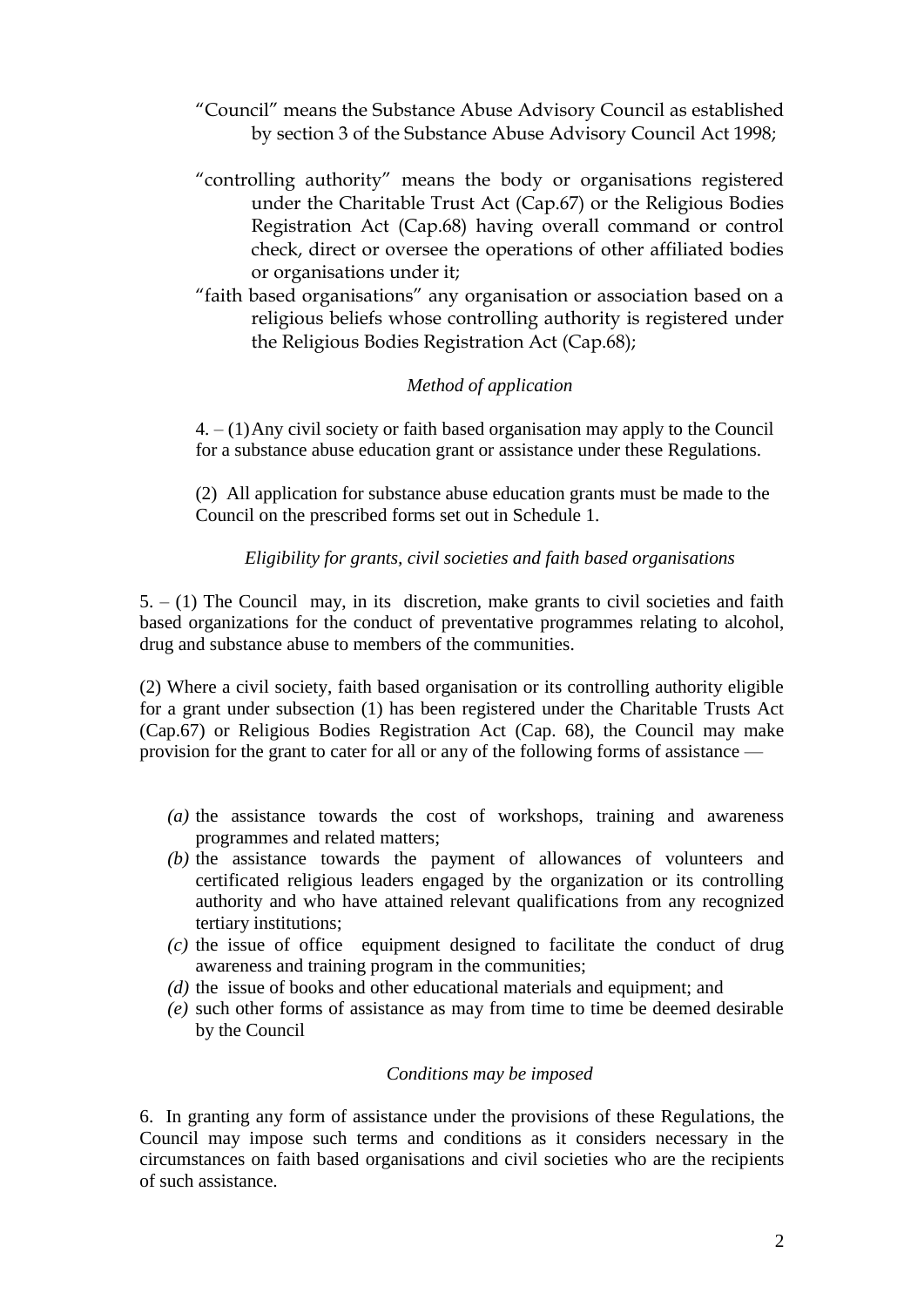## *Suspension or cancellation of assistance*

7. The Council may suspend or cancel any form of assistance to any faith based organisation, civil society or controlling authority if, after due warning, it is satisfied that the conditions governing the award of such assistance have not been complied with.

Dated this 18<sup>th</sup> day of April 2012.

F.BOLE Minister for Education

# SCHEDULE 1 (*Paragraph 4(2))*

# SUBSTANCE ABUSE EDUCATION GRANT AND ASSISTANCE APPLICATION FORM

# Part A – Applicant Organisation's Details

| Name of Project:                                                                                                                     |                        |        |
|--------------------------------------------------------------------------------------------------------------------------------------|------------------------|--------|
| Name of Organisation:                                                                                                                |                        |        |
| <b>Contact Address:</b>                                                                                                              |                        |        |
| Location of Project:                                                                                                                 |                        |        |
| Authorised person (this is the person who is authorised by the organisation to make<br>the application on their behalf):             |                        |        |
| Telephone:                                                                                                                           | <b>Postal Address:</b> | Email: |
| Type of Organisation (please tick the relevant one):<br>$\Box$ Civil Society<br>$\Box$ Faith based<br>$\Box$ Other (please specify): |                        |        |

# **Part B – Project Overview**

1. Please provide a brief description of the Project *(50 words or less by describing the Aim of the proposed project, the Background reasons for the proposal etc);*

**\_\_\_\_\_\_\_\_\_\_\_\_\_\_\_\_\_\_\_\_\_\_\_\_\_\_\_\_\_\_\_\_\_\_\_\_\_\_\_\_\_\_\_\_\_\_\_\_\_\_\_\_\_\_\_\_\_\_\_ \_\_\_\_\_\_\_\_\_\_\_\_\_\_\_\_\_\_\_\_\_\_\_\_\_\_\_\_\_\_\_\_\_\_\_\_\_\_\_\_\_\_\_\_\_\_\_\_\_\_\_\_\_\_\_\_\_\_\_ \_\_\_\_\_\_\_\_\_\_\_\_\_\_\_\_\_\_\_\_\_\_\_\_\_\_\_\_\_\_\_\_\_\_\_\_\_\_\_\_\_\_\_\_\_\_\_\_\_\_\_\_\_\_\_\_\_\_\_**

2. Which communities will benefit from the project?

\**Please describe any groups or communities your project is directed at or particularly*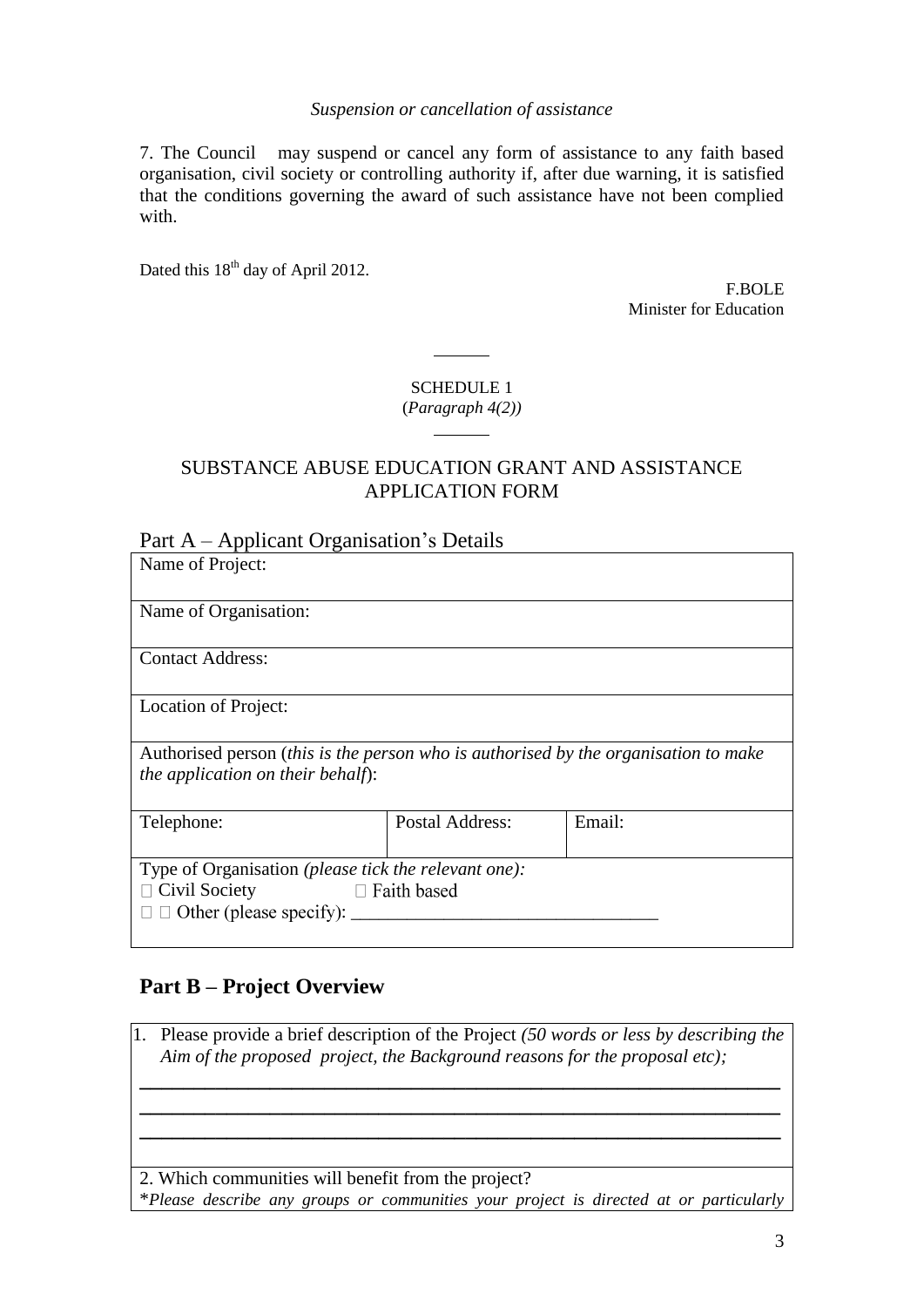relevant to. For example youth, women, people with drugs and substance abuse problems.

3. How will the SAEGA funding assist / help your project?

4. How will you carry out the project? \*Indicate the project stages, key dates and anticipated date of completion

5. When will your project take place?

6. What will the project achieve?

7. What specific outcomes do you endeavor to achieve through this project?

8. How many members of your organisation will benefit from the education and assistance from this project?

9. How many community members are expected to participate in the activities of the project?

10. From this grant, are you intending to provide remuneration to members of your organisation or others who will be facilitating this project? If so, how many and how much per person?